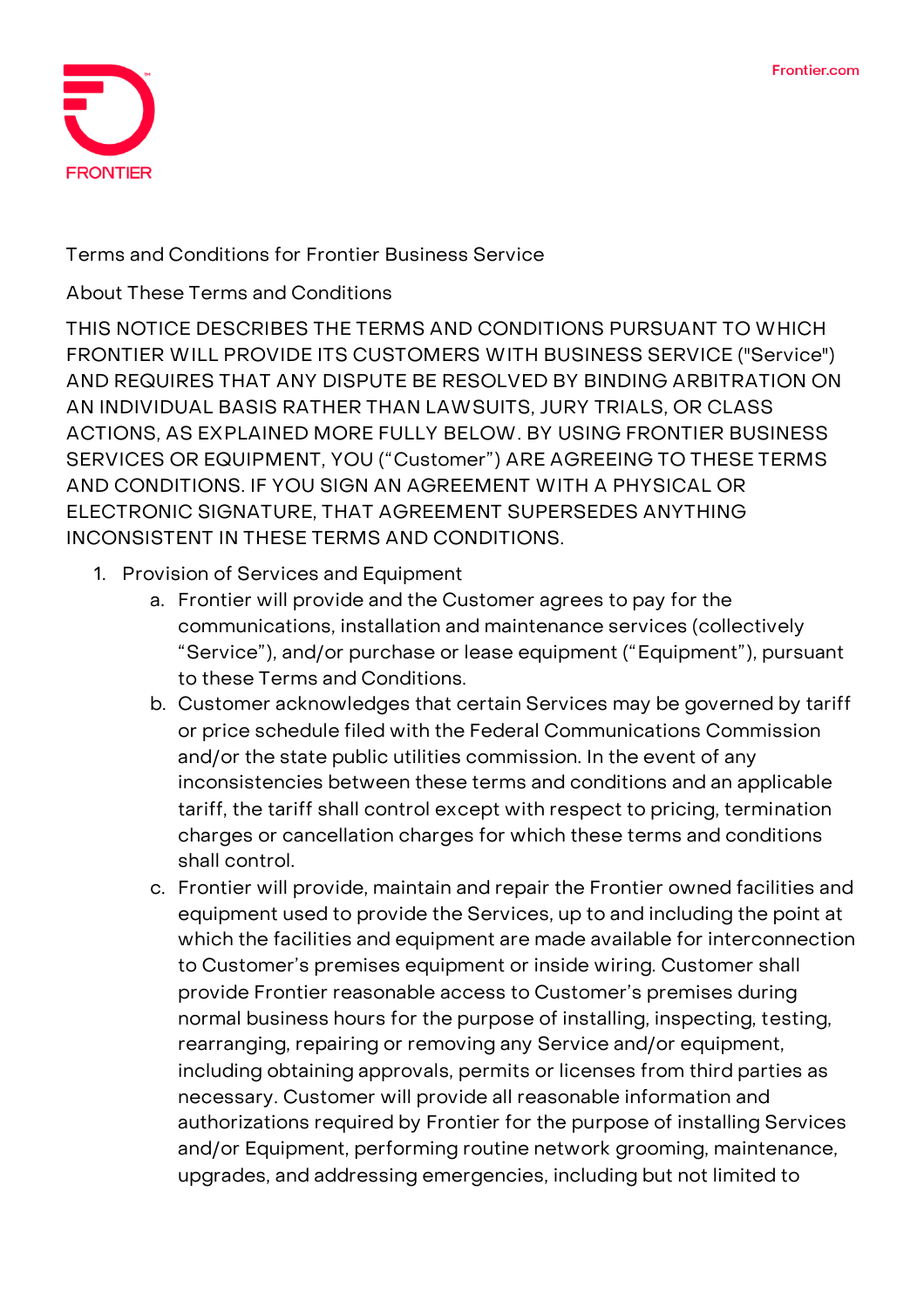

design layout records of any Customer or third party network elements to be connected to the Services and Letters of Agency allowing Frontier to act on the Customer's behalf related to the Services and auxiliary third party services. Customer will cooperate in good faith and follow through with any coordination efforts required in a timely manner.

- d. Only authorized agents and representatives of Frontier may perform maintenance work. Any repair, alteration, configuration or servicing of Frontier's facilities or equipment by Customer or third parties without the written consent of Frontier is a default of these terms and conditions and cause for termination at Frontier's option.
- e. If Frontier is unable to commence performance of its maintenance obligations hereunder due to circumstances within Customer's control, any related costs incurred by Frontier, including but not limited to travel at normal rate and overtime labor rate expenses, will be reimbursed by Customer. Customer will reimburse Frontier for all costs incurred for maintenance and repair if: (i) the equipment is altered, maintained or repaired by any party other than Frontier, without Frontier' prior written consent, (ii) the malfunction is the result of mishandling, abuse, misuse, improper operation, improper storage, or improper installation by anyone other than Frontier (including use in conjunction with equipment electrically or mechanically incompatible); and (iii) if the problem originated from a source unrelated to the Equipment.
- f. Customer will provide (i) suitable building facilities (including but not limited to space, circuitry, power, backup power, and surge protectors) for the installation, operation, and maintenance of the Equipment in accordance with manufacturer's documentation and Frontier's installation standards; and (ii) a well-lighted and safe working area that complies with all local safety standards and regulations.
- g. The Services may be connected with the services or facilities of other carriers. Frontier may, when authorized by Customer and agreed to by Frontier, act as Customer's agent for ordering facilities provided by other carriers to allow such connection of Customer's locations to Frontier's network or to the network of an underlying carrier or service.
- h. Customer is responsible for all charges billed by other carriers. Frontier shall not be responsible for the installation, operation, repair or maintenance or performance of equipment, facilities, software or service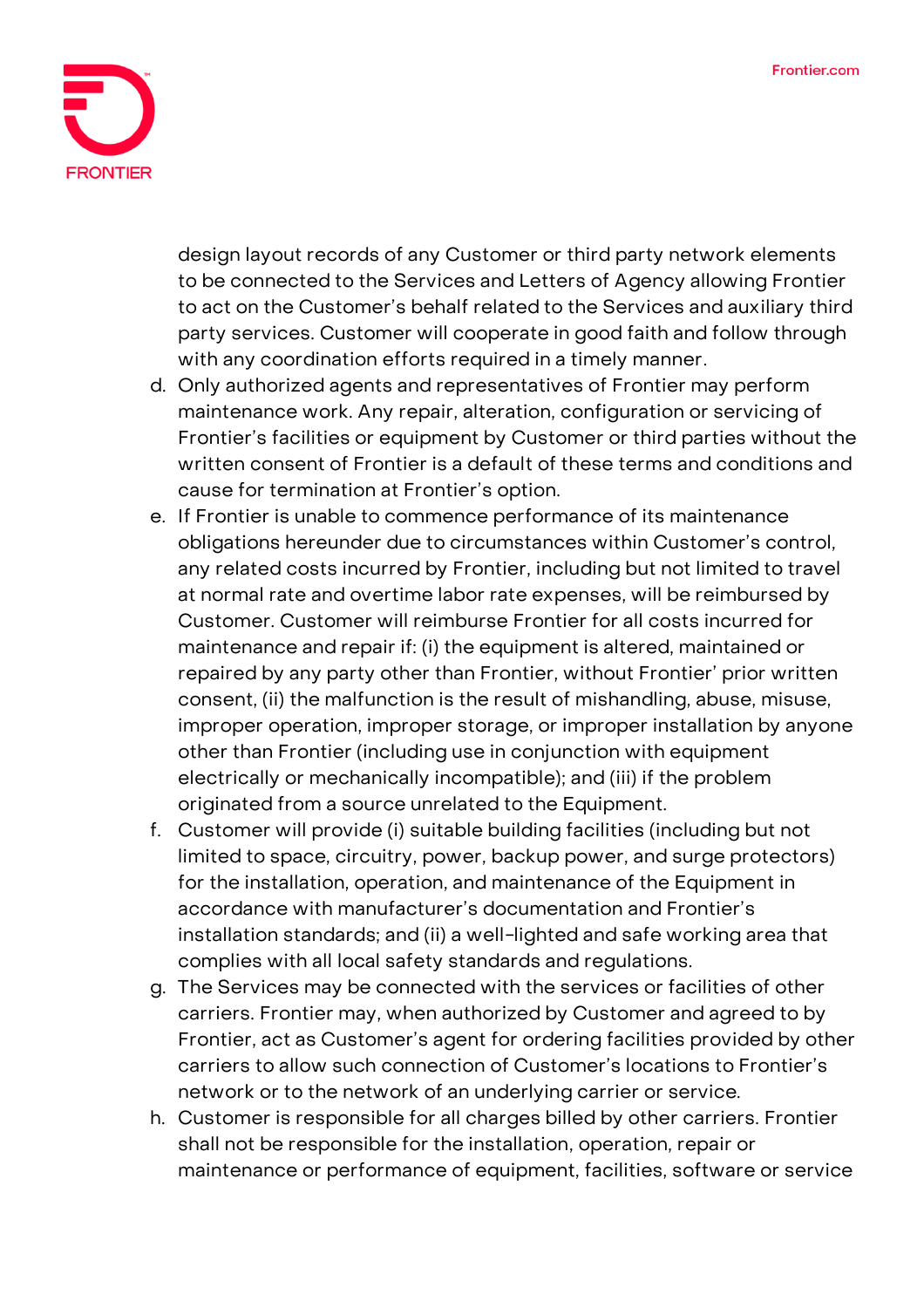

not provided directly by Frontier. Customer is responsible to provide equipment compatible with the Service and Frontier's network and facilities, and any wiring required to extend a communications termination and/or demarcation at the Customer premises. Customer will provide suitable building facilities for the provision of Services in accordance with local codes, including but not limited to ducting, conduit, structural borings, etc. for cable and conductors in floors, ceilings and walls; electrical service with suitable terminals and power surge protection devices; and metallic grounds with sufficient slack in the equipment room, installed in conformity with the National Electrical Code and local codes, and Frontier's installation standards. With respect to each Customer-designated location, Customer is responsible for taking all steps necessary to interconnect the Service at such location.

- i. Customer is solely responsible for the selection, implementation and maintenance of security features for protection against unauthorized or fraudulent use of the Services and related equipment. Customer is solely responsible for ensuring that all of Customer's data files are adequately duplicated and documented at all times. Frontier and its contractors are not responsible or liable for data loss for any reason.
- j. Frontier will manage its network in Frontier's sole discretion, and reserves the right to substitute, change or rearrange any equipment or facilities used in delivering Services. Frontier will endeavor to provide reasonable notice prior to any scheduled maintenance, planned enhancements or upgrades, which may result in a degradation or disruption in Service. Frontier reserves the right to suspend Service for emergency maintenance to Frontier's network without notice to Customer. Customer shall designate a primary contact for receipt of such notice.
- k. Customer represents and warrants that its use of the Service and Equipment will comply and conform with all applicable federal, state and local laws, administrative and regulatory requirements and any other authorities having jurisdiction over the subject matter of these terms and conditions and it will be responsible for applying for, obtaining and maintaining all registrations and certifications which may be required by such authorities with respect to such use.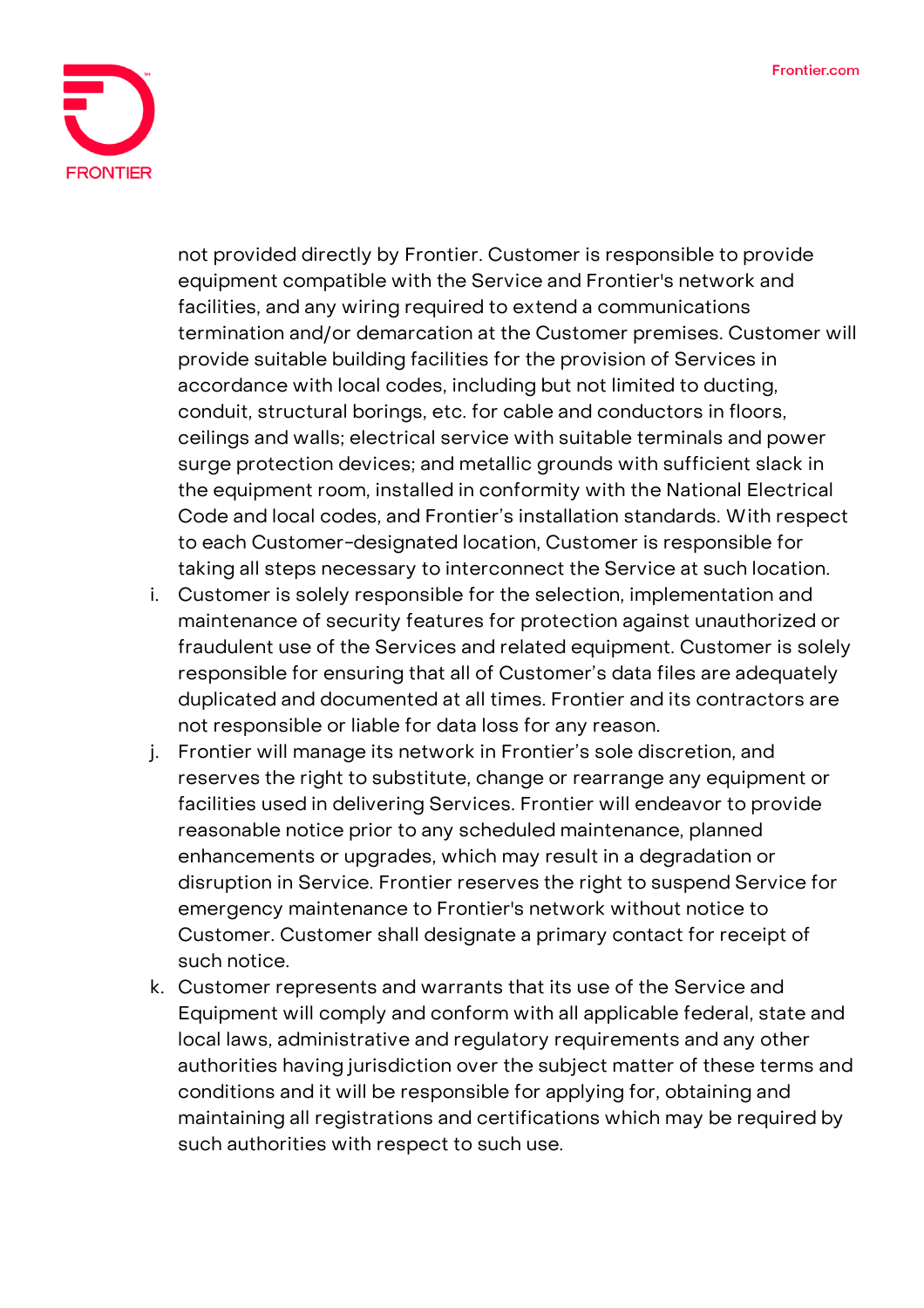

l. Customer and its employees shall be the only permitted end-user of the Services and Equipment. Customer shall not resell or bundle the Services or equipment, nor permit any third party to access the Services or Equipment in exchange for compensation of any kind.

## **2. Term**

These Terms and Conditions apply to any Service ordered from and provided by Frontier. Customer will purchase the Services for the period of time identified by Frontier at the time Service was ordered (the "**Service Term**"), subject to these Terms and Conditions. If neither party provides the other with written notice of its intent to terminate a Service at least sixty (60) days prior to expiration, the Service Term of each Service will automatically renew for additional one-year periods, subject to these terms and conditions and at the then applicable one-year term rate, excluding promotional rates.

## **3. Billing and Payment**

- a. Customer shall pay all charges for Services identified at the time Service was ordered and in applicable tariffs during the Service Term. Frontier will invoice Customer any non-recurring charges ("NRC"), monthly recurring charges ("MRC"), and usage based charges with respect to the Services.
- b. In addition to the applicable charges set forth in the tariffs and disclosures, Customer shall pay all federal, state or local sales, use, privilege, gross receipts, utility, value added, excise or other taxes (exclusive of taxes based on the net income of Frontier or its affiliates), or any charges in lieu thereof, and any applicable surcharges or fees, whether government mandated or Frontier initiated including but not limited to Primary Interexchange Carrier Charge, Federal Pre-Subscribed Line Charge, Carrier Cost Recovery Surcharge, E-911, and Universal Service and Local Number Portability.
- c. Unless otherwise stated, the Service Term and billing for the Service, will begin upon the earlier of (i) Customer's use of the applicable Service(s) or (ii) five (5) days following Frontier's installation of such Service(s), and such date is deemed the commencement of the applicable Service Term. All payments shall be due within thirty (30) days of the invoice date and late payments shall be subject to a late payment fee of the lesser of one and one-half percent (1.5%) per month or the maximum allowed by law. The late payment fee referred to above will be in addition to and not in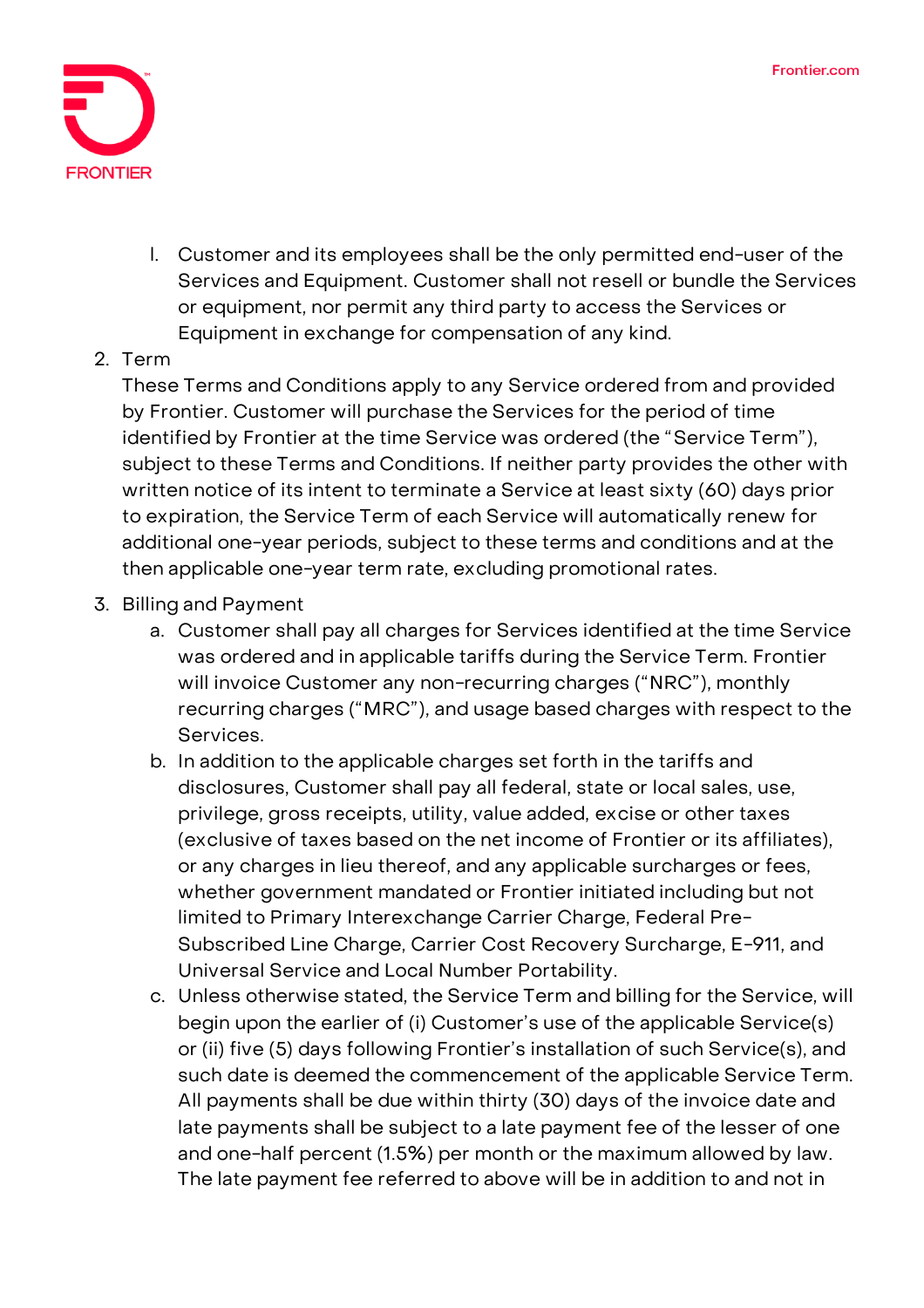

lieu of any other remedies Frontier may have hereunder or under the law as a result of Customer's failure to pay. In the event Customer disputes any invoiced amount, Customer will pay all charges not disputed, and notify Frontier of the dispute in writing, providing an explanation of the basis for the dispute. If Frontier does not receive notice of a payment dispute by Customer within ninety (90) calendar days after the date of an invoice, such invoice will be final and not subject to further challenge. For the purpose of computing partial month charges, a month will consist of thirty (30) calendar days. Frontier reserves the right to suspend or terminate any or all Services or terminate the provision, lease, installation or repair of any or all equipment immediately if Customer is overdue more than thirty (30) days for payments that have not been disputed in good faith. Customer shall also be responsible for third party charges and penalties incurred as a result of Customer's use of the Services.

- **4. Cancellation and Early Termination Charges**
	- a. If Customer cancels any Service prior to delivery of any equipment or installation of the Service, Customer shall pay a cancellation charge equal to the NRC and one (1) month of MRC for the Service, plus the total costs and expenditures of Frontier in connection with establishing the Service prior to Frontier's receipt of notice of cancellation, including but not limited to any equipment restocking fees.
	- b. Following installation, Customer may terminate a Service by providing at least thirty (30) days prior written notice to Frontier. If Customer terminates Service, or Frontier terminates Service as a result of Customer's default, then unless otherwise specifically provided in writing, Customer shall immediately pay Frontier a termination charge equal to all unpaid amounts applicable to the terminated Service through the date of termination, plus the MRC and all related taxes and surcharges multiplied by the number of months remaining in the applicable Service Term, if any. Partial months shall be prorated.
	- c. Customer agrees that Frontier's damages in the event of early termination will be difficult or impossible to ascertain, and that the charges identified in this Section are intended, therefore, to establish liquidated damages in the event of termination and are not intended as a penalty.
- **5. Limitation of Liability and Warranty Provisions**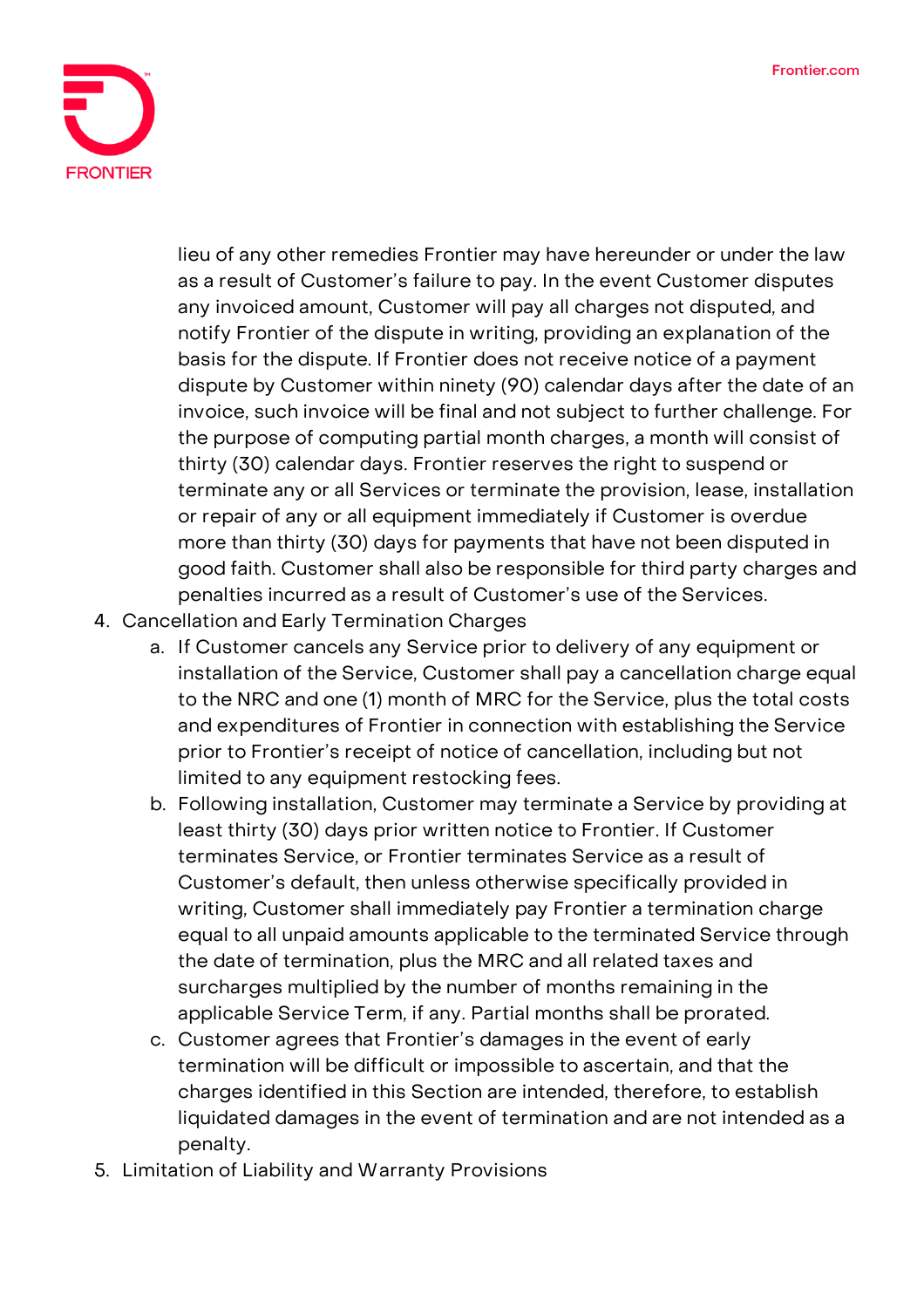

- a. The liability of Frontier and its affiliates related to the Service shall in no event exceed the limitations of liability set forth in the applicable tariffs or regulatory rule or order, or, if there is no applicable tariff provision, rule or order, the total amount paid for the applicable Service, or equipment during the prior 12 months. In cases of a Service Outage, liability shall be limited to 1/720 of the monthly recurring charge for each hour of the Service Outage. A "**Service Outage**" is an interruption in Service caused by a failure of Frontier's equipment or facilities, excluding degradation or disruption due to maintenance or an event outside Frontier's complete control. Notwithstanding the above, Frontier will not be liable to Customer for interruptions in Services caused by failure of hardware or software, failure of communications services, power outages, or other interruptions not within the complete control of Frontier. In addition, there will be no credits, reductions or set-offs against charges for Services, or for downtime of Services, except as expressly set forth herein.
- **b. IN NO EVENT WILL FRONTIER OR ITS AFFILIATES BE LIABLE FOR ANY LOST PROFITS OR BUSINESS OPPORTUNITIES, OR FOR ANY OTHER SPECIAL, INDIRECT OR CONSEQUENTIAL DAMAGES, EVEN IF ADVISED OF THE POSSIBILITY THEREOF. FRONTIER AND ITS AFFILIATES SHALL NOT BE LIABLE FOR ANY LOSS, COST, CLAIM OR EXPENSE EXPERIENCED OR INCURRED BY CUSTOMER OR THIRD PARTIES RESULTING FROM THE USE OF THE SERVICES OR EQUIPMENT PROVIDED HEREUNDER, INCLUDING, FRAUD BY THIRD PARTIES.**
- c. Frontier warrants that its equipment and facilities will be maintained in good working order and installation and maintenance services will be performed in a workmanlike manner. **THIS LIMITED WARRANTY IS FRONTIER'S EXCLUSIVE WARRANTY AND CUSTOMER'S EXCLUSIVE REMEDY FOR BREACH OF WARRANTY. THE FOREGOING WARRANTY IS IN LIEU OF ALL OTHER WARRANTIES, EXPRESS OR IMPLIED, AND FRONTIER DISCLAIMS ALL OTHER WARRANTIES WITH RESPECT TO ITS FACILITIES, TRANSMISSION EQUIPMENT, DATA AND SERVICES INCLUDING, WITHOUT LIMITATION, ANY WARRANTY OF NON-INFRINGEMENT, MERCHANTABILITY OR FITNESS FOR ANY PARTICULAR PURPOSE OR FUNCTION. FRONTIER DOES NOT**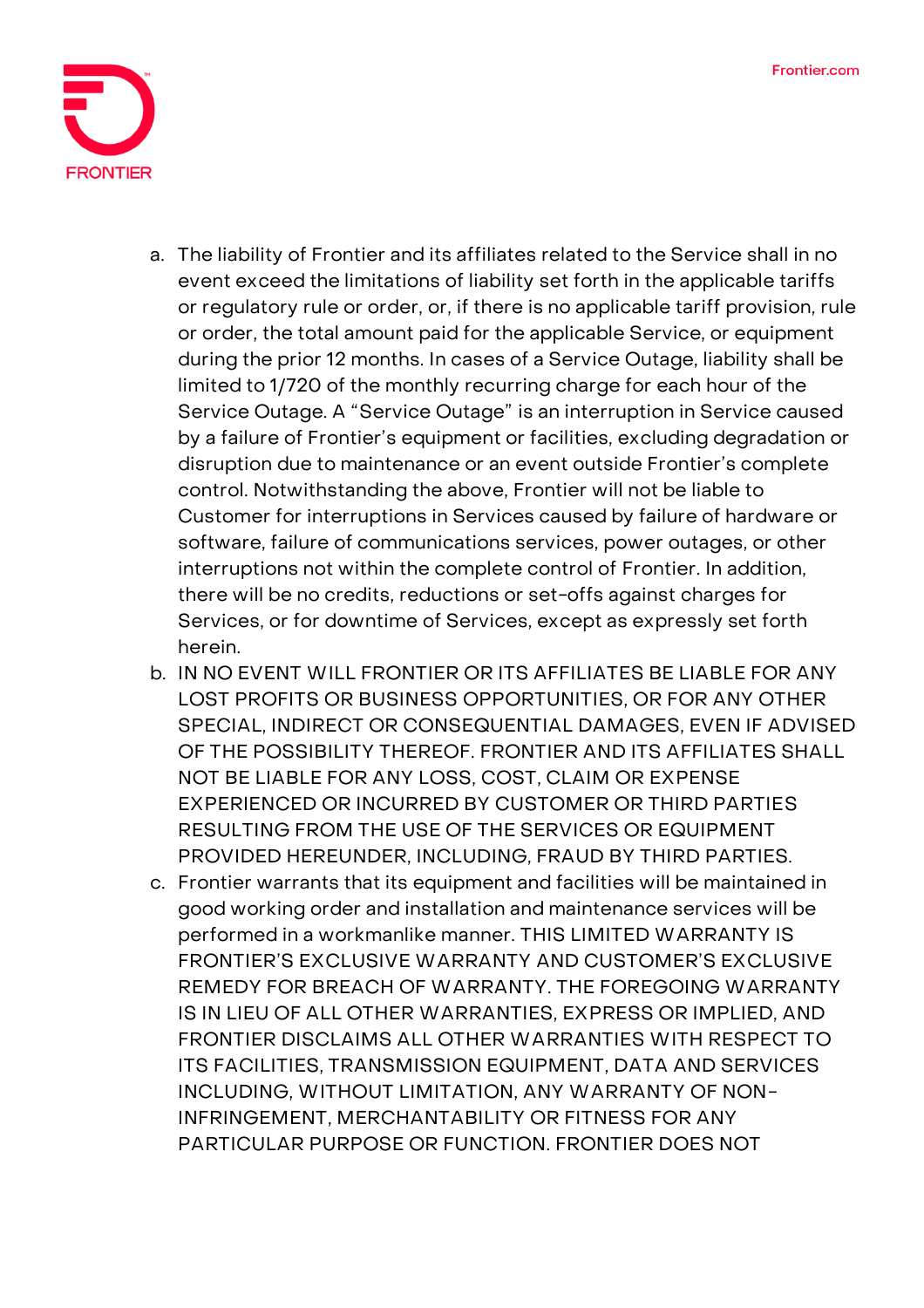

**WARRANT THAT THE SERVICES WILL MEET CUSTOMER'S NEEDS, OR WILL BE UNINTERRUPTED, ERROR-FREE, OR SECURE.**

- d. These terms and conditions shall not be construed as granting a license with respect to any patent, copyright, trade name, trademark, service mark, trade secret or any other intellectual property, now or hereafter owned, controlled or licensable by Frontier. Customer agrees that Frontier has not made, and that there does not exist, any warranty, express or implied, that the use by Customer of Frontier's Services and/or the Equipment will not give rise to a claim of infringement, misuse, or misappropriation of any intellectual property right.
- e. Customer agrees that the Services and Equipment, and Frontier's performance hereunder are subject to the terms, conditions and restrictions contained in any applicable agreements (including software or other intellectual property license agreements) between Frontier and Frontier's vendors.
- f. No action, regardless of form, relating to the Services may be brought more than two (2) years after the cause of action has arisen or charges have been billed whichever is earlier. The parties hereby waive the right to invoke any different limitation on the bringing of actions provided under state law.
- **6. Indemnification**

Customer shall indemnify, defend and hold Frontier and its affiliates, and their respective directors, officers, employees, successors, assigns and agents, harmless from and against any and all claims, loss, damage, cost or expense (including reasonable attorneys' fees) to the extent arising out or relating to any claim, action or proceeding brought by any third party based upon: (i) Customer's breach these terms and conditions; (ii) Customer's negligence or willful misconduct in the performance of its obligations under these terms and conditions; (iii) use of the Equipment or Services by third parties, including employees, contractors or agents; (iv) any infringement or misappropriation of any patent, copyright, trademark, trade secret or other proprietary right arising from Customer's or any other person's use of the Equipment or Services or content transmitted to or from the Customer's location using the Equipment or Service; (v) any combination of the Equipment or Services with other equipment or services not provided by Frontier, or any modification of the Equipment or Services; (vi) any bodily injury (including illness or death) or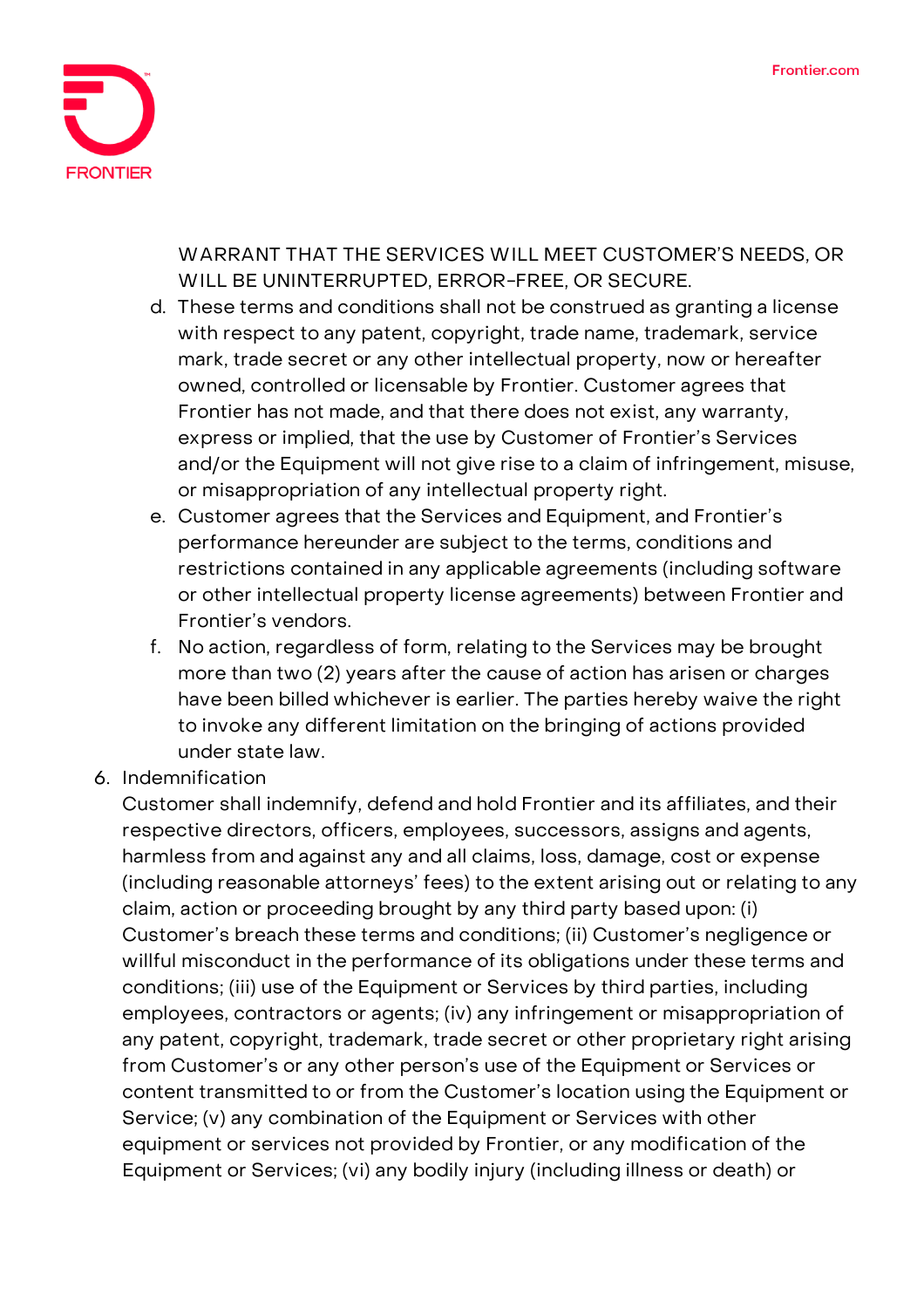

property damage caused by the Customer or associated with the Equipment or Service; (vii) Customer's failure to maintain an adequate and safe environment free from any liens, or permitting unauthorized repairs; and (vii) the content of communications transmitted via the Equipment or Services. The obligations under this Section 6 are independent of any other obligation under these terms and conditions.

- **7. Confidentiality**
	- a. Customer and Frontier may disclose to each other information that is confidential in nature. In order to receive confidential treatment, all such information (hereafter "**Information**") shall be either (i) clearly marked as confidential if written, or clearly identified as confidential if oral or (ii) reasonably understood by the recipient, based on the nature of the Information or the circumstances of disclosure, to be confidential or proprietary to the discloser. Except as required by law or regulation, Customer and Frontier agree not to disclose any information to any third party and to keep Information in a secure place available only to employees, affiliates, contractors or agents who are subject to obligations of confidentiality no less restrictive than those set forth herein, and who need to know the Information for purposes of the business dealing between Customer and Frontier, and to use Information only in connection with such business dealings. This Section is enforceable by injunction.
	- b. Information will lose its confidential status if obtained legitimately from a third party without restriction or upon the expiration of six (6) years from delivery of each item of Information. Information shall remain the property of the disclosing party and shall be returned to such party on request or upon termination of the business dealing between Customer and Frontier.
	- c. Notwithstanding anything herein to the contrary, Frontier shall have the right to include Customer's name in a public list of current customers who use Frontier's services, provided Frontier does not make any representation with respect to Customer and does not attribute any endorsements to Customer, without Customer's prior written consent. In addition, Frontier may publicly identify Customer as a new customer of Frontier or an existing customer obtaining expanded or additional services from Frontier, as the case may be.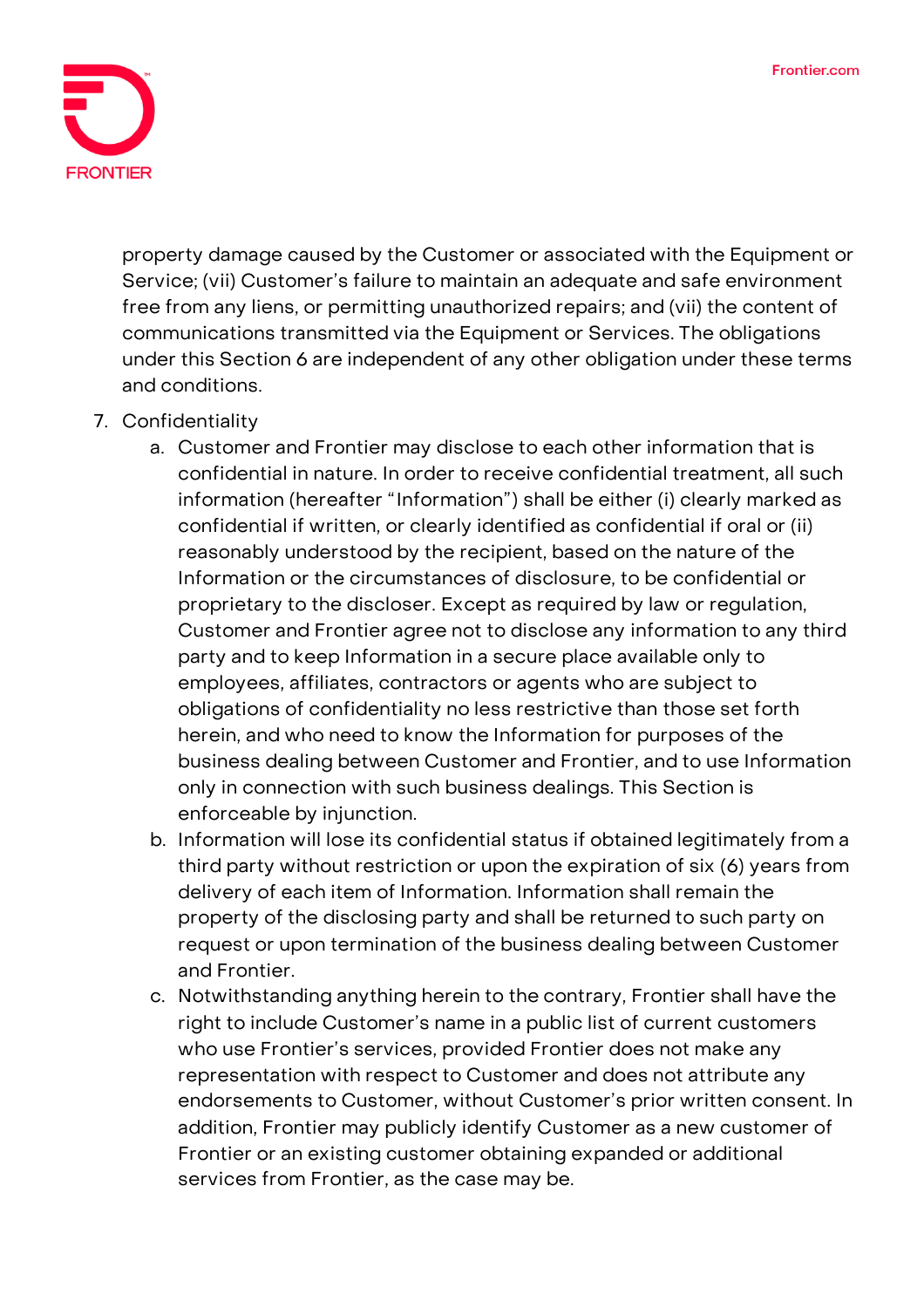

## **8. Default**

- a. **Breach by Customer:** If Customer fails to make any payment when due and such failure continues for five (5) days after notice, or fails to comply with any other term or condition of these terms and conditions, and such failure continues for thirty (30) days after notice, then Frontier shall have the right either to suspend the Service, or any portion thereof, until the default is remedied or to terminate the Service in whole or in part. Notwithstanding the above, in the following circumstances Frontier may immediately suspend Services and, after (i) giving notice to Customer with an opportunity to respond appropriate to the circumstances and (ii) Customer's failure to respond, Frontier may terminate any or all Services, remove Equipment from Customer's premises and immediately repossess Equipment:
	- 1) In the event of unauthorized, unlawful or improper use or abuse of the facilities, equipment, or Service, or
	- 2) If, in the sole judgment of Frontier, Customer's use of the facilities, equipment, or Service has or will have an adverse affect on the business of Frontier or the efficiency of Frontier's personnel, network, property or service; or
	- 3) Such action is necessary to meet the exigencies of an emergency; or
	- 4) A court or other governmental authority having jurisdiction issues an order prohibiting Frontier from furnishing the Equipment or Services to Customer.

In addition, Frontier shall have the right to take immediate action, including termination of the Service and severing of the connection to its network without notice to Customer when injury or damage to Frontier personnel, network, property or service is occurring, or is likely to occur.

b. **Breach by Frontier:** If Frontier has not remedied any breach within thirty (30) days after Frontier's receipt of written notice from Customer of such breach, Customer may terminate the Service which is the subject of such breach. This is Customer's exclusive remedy for a breach by Frontier.

## **9. Force Majeure**

In no event will Frontier or its affiliates be liable for any delay in performance directly or indirectly caused by events beyond their control, including, but not limited to: acts or omissions of Customer, its agents, employees or contractors;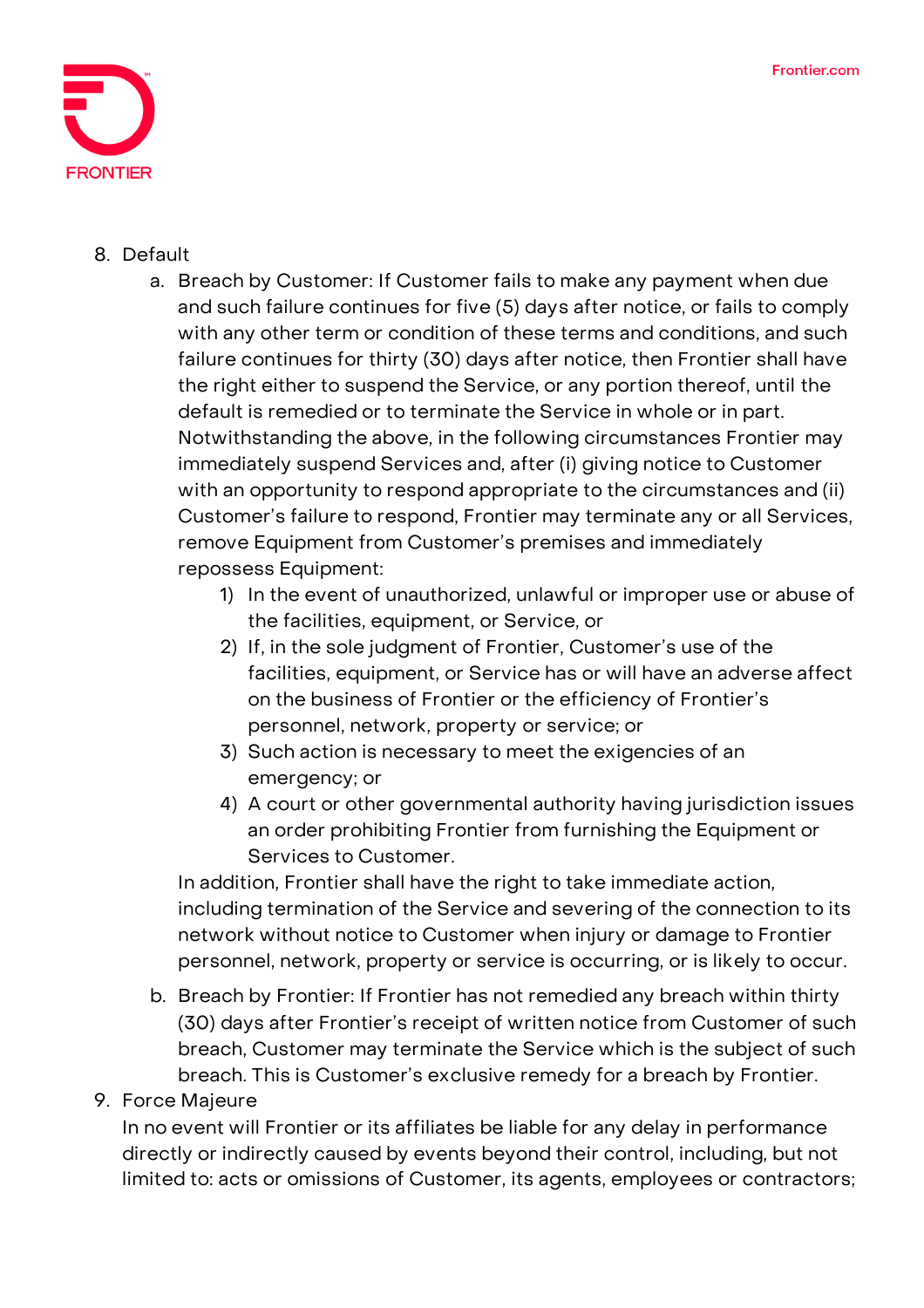

acts of God; acts of the public enemy; acts of the United States, a state or other political subdivision; fire, floods or other natural disasters; accidents; wars; labor disputes or shortages; and inability to obtain material, power, equipment or transportation.

#### **10.Assignment**

The responsibility for the Services may not be assigned by either party without the other party's prior written consent, which consent shall not be unreasonably withheld or delayed, except that Frontier may assign its responsibilities related to the Service to any successor to the business of Frontier by merger, consolidation or sale of assets or to any corporation controlling, controlled by or under common control with Frontier. Frontier may subcontract portions of the work to be performed hereunder, but shall remain fully liable to Customer for the workmanlike performance thereof.

#### **11. Work Site Conditions**

- a. If asbestos, or material containing asbestos, or any other hazardous or toxic materials are discovered during work associated with the Service, Frontier will suspend its work for a reasonable period of time to permit Customer to engage a qualified firm to remove and dispose of the asbestos or other toxic or hazardous materials from the site. Such suspension may result in an equitable adjustment to the charges for the Service based on any increase in costs incurred by Frontier.
- b. Customer agrees to release, indemnify, defend and hold harmless Frontier from and against any damages, losses, claims, demands or lawsuits arising out of or relating to the presence, removal or disposal of asbestos or any other hazardous or toxic material from the premises.

#### **12. Title and Risk of Loss**

- a. Risk of loss or damage for equipment and facilities provided pursuant to these terms and conditions and/or used by Frontier to provide the Services shall pass to Customer at time of delivery to Customer.
- b. Unless expressly sold to Customer, any equipment installed at Customer's premises in connection with the Services remains the personal property of Frontier or Frontier's assignee, notwithstanding that it may be or become attached to or embedded in realty, and upon termination of any applicable Service or Equipment lease, such equipment shall be returned to Frontier in the same condition as installed,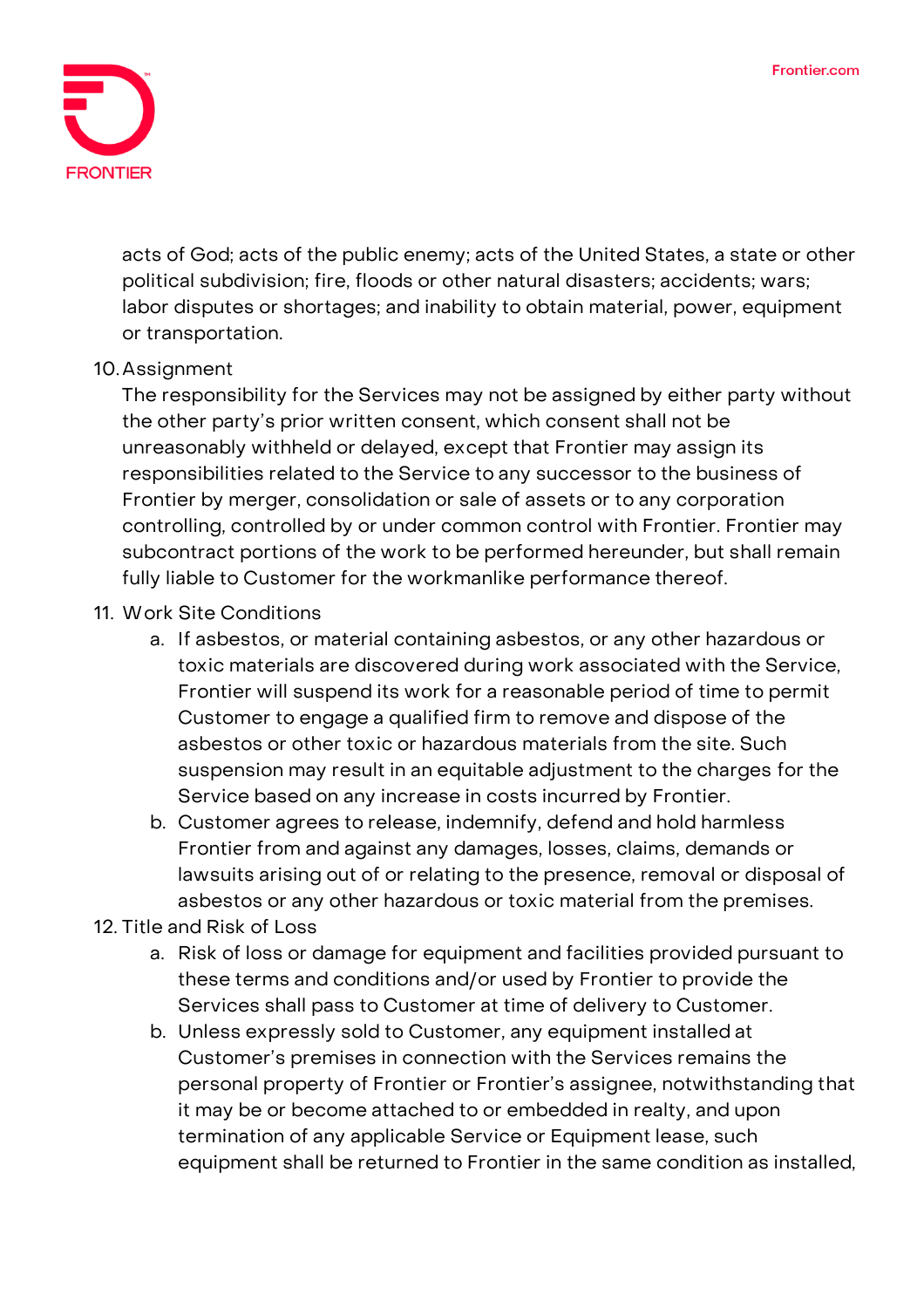

normal wear and tear excepted. Customer will not tamper with, remove or conceal any Frontier identifying plates, tags or labels. In the event of Customer's failure to comply with this Section, Customer will be billed for and pay to Frontier an amount equal to the retail value of such equipment.

c. Customer will reimburse Frontier for any loss of, or damage to, any Frontier facilities or equipment in or on Customer's premises or property resulting from theft, willful injury, or any other cause whatsoever, other than any loss or damage resulting from either a natural disaster or the negligence or willful misconduct of Frontier or its agents.

# **13. Competition**

Customer recognizes the availability of competitive alternatives for receiving the Services and Equipment provided either now or in the future, and has freely elected to accept these terms and conditions in order to receive the benefits of the Services.

## **14. Government Regulation**

To the extent that any Service(s) provided hereunder are subject to the jurisdiction of the Federal Communications Commission ("FCC") or any state public utilities commission or other regulatory agency, these terms and conditions shall at all times be subject to changes, modifications, orders and rulings by the FCC and/or state public utilities commission or other regulatory agency. Frontier reserves the right to suspend, modify or terminate any Service without liability where any statute, regulation and/or ruling, including modifications thereto, by any regulatory agency (including the FCC), legislative body or court of competent jurisdiction, (i) prohibits, restricts or otherwise prevents Frontier from furnishing such Service, or (ii) has a material negative impact on Frontier's performance hereunder.

## **15. Governing Law**

These terms and conditions shall be governed by and construed according to the laws of the State in which Services or Equipment are being provided hereunder without regard to its conflicts of laws provisions. Any related litigation may be brought in any State or Federal courts of competent jurisdiction within such State. Customer and Frontier consent to personal jurisdiction in such courts.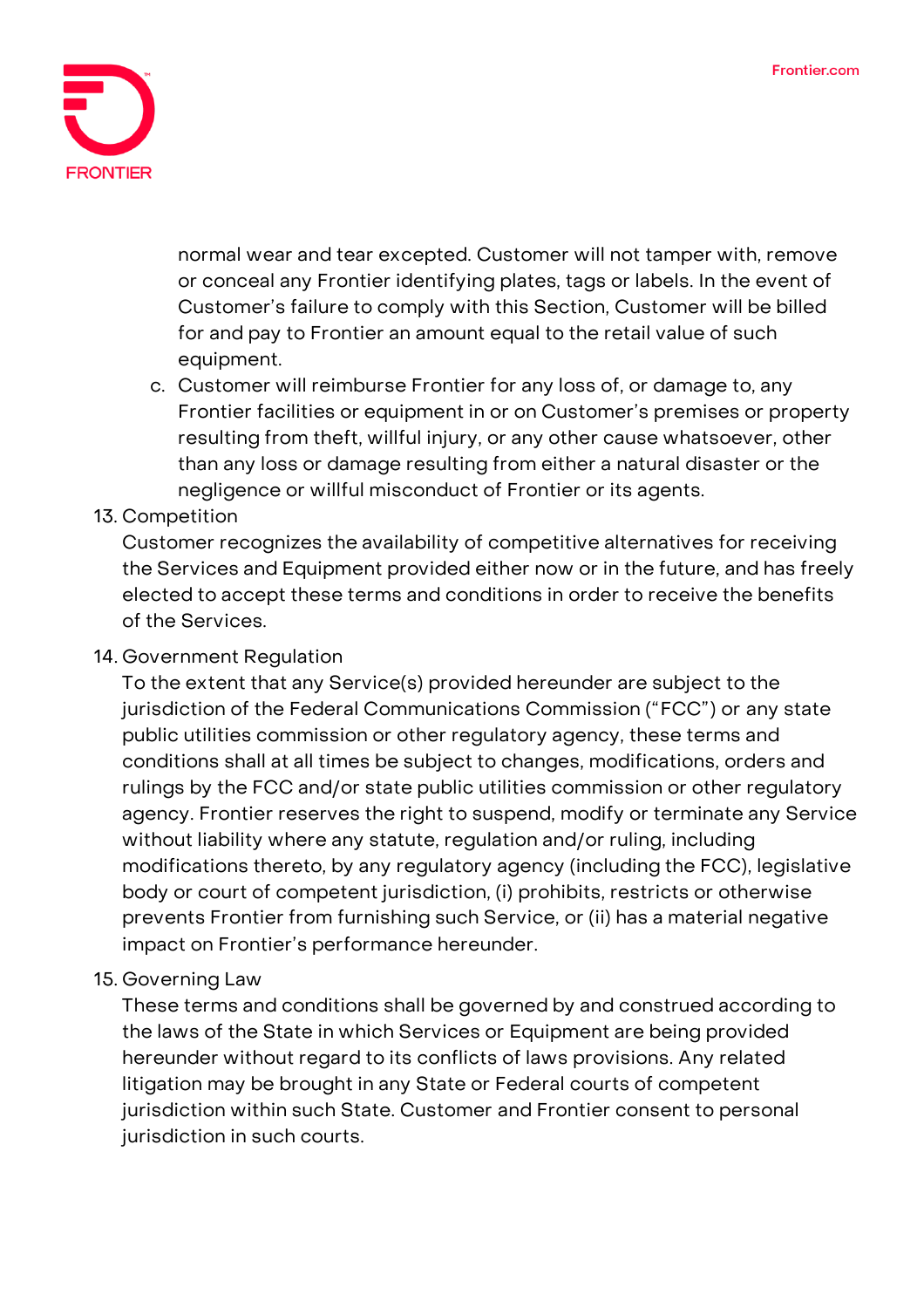

#### **16. No Waiver**

If either party fails, at any time, to enforce any right or remedy available to it under these terms and conditions, that failure shall not be construed to be a waiver of the right or remedy with respect to any other breach or failure by the other party.

## **17. Severability**

A declaration by any court, or other binding legal source, that any provision of these terms and conditions is illegal and void, will not affect the legality and enforceability of any other provisions of these terms and conditions, unless the provisions are mutually dependent.

# **18. Notice**

All notices provided pursuant to these terms and conditions will be in writing and delivered by registered or certified US Mail, postage prepaid, or by commercial overnight delivery service, or by facsimile, or by regular mail and shall be deemed delivered either on the date of return receipt acknowledgment (in the case of certified US Mail), or on the next day after the sending of the notice if sent overnight mail, or three (3) days after mailing if by regular mail to the address of the party designated to receive such notice.

## **19. Independent Contractor Relationship**

Each party understands and agrees that it and its personnel are not employees of the other party, and that each party is an independent contractor hereunder for all purposes and at all times.

## **20. Dispute Resolution**

Except as otherwise specifically provided in or permitted by these terms and conditions, all disputes arising in connection with these terms and conditions shall first be resolved through good faith negotiation. If, after negotiating in good faith for a period of ninety (90) calendar days, or any agreed further period, the parties are unable to resolve the dispute, then the parties may seek dispute resolution by binding arbitration. Customer and Frontier agree that either may bring claims against the other only in an individual capacity and not as a plaintiff or class member in any purported class, representative, or private attorney general proceeding.

**Dispute Resolution By Binding Arbitration**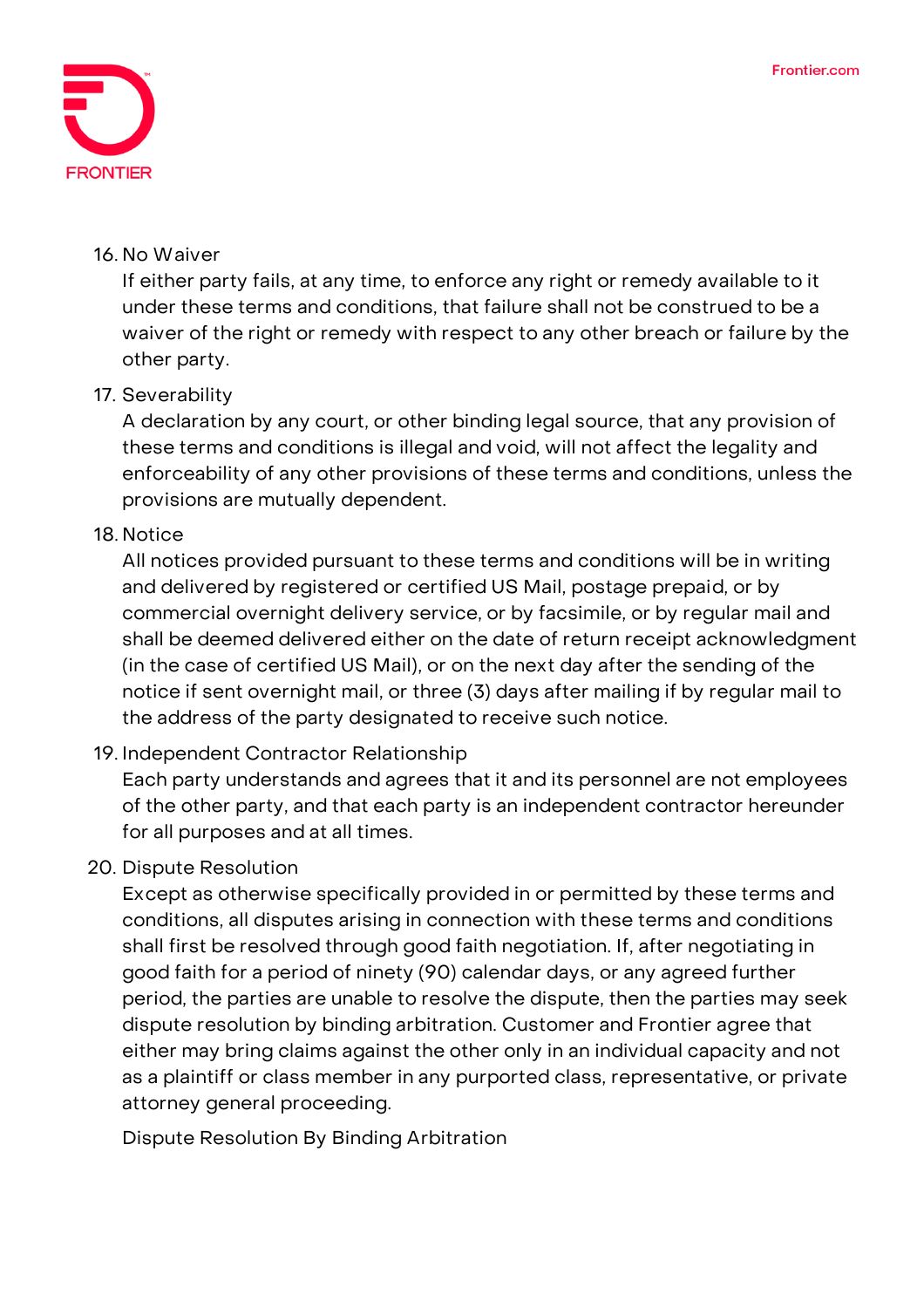

Customer should contact the Frontier Customer Service department regarding concerns or complaints about the Service or Frontier. Generally, complaints can be satisfactorily resolved in this way. If any dispute is not resolved through our Customer Service department, Customer agrees to resolve all disputes through binding arbitration or a small claims court rather than lawsuits, jury trials, or class actions. Arbitration is more informal than a lawsuit. Arbitration uses a neutral arbitrator instead of a judge or jury, allows for more limited discovery than in court, and is subject to very limited review by courts. Arbitrators can award the same damages and individual relief affecting individual parties that a court can award, including an award of attorneys' fees if the law allows.

Customer and Frontier agree to arbitrate all disputes and claims including, but not limited to, all claims arising out of or relating to any aspect of our relationship, whether based in contract, tort, statute, fraud, misrepresentation or any other legal theory, that arose either before or during this or any prior agreement, or that may arise after termination of the Services. Notwithstanding the foregoing, Frontier agrees that it will not arbitration to independently initiate debt collection against Customer except in response to claims made in arbitration. In addition, by agreeing to resolve disputes through arbitration, Customer and Frontier agree to each unconditionally waive the right to a trial by jury or to participate in a class action, representative proceeding, or private attorney general action.

Instead of arbitration, either party may bring an individual action in a small claims court for disputes or claims that are within the scope of the small claims court's authority. In addition, Customer may bring any issues to the attention of federal, state, or local agencies, including, for example, the Federal Communications Commission. Such agencies can, if the law allows, seek relief against us on your behalf.

The Federal Arbitration Act governs the interpretation and enforcement of this provision, even after the Services are terminated. In person arbitrations will take place at a location that the AAA selects in the state of Customer's primary residence unless otherwise mutually agreed. In addition, the arbitration will be governed by the Commercial Arbitration Rules (the "AAA Rules") of the American Arbitration Association ("AAA") and will be administered by the AAA. Procedure, rule and fee information is available from the AAA online at adr.org,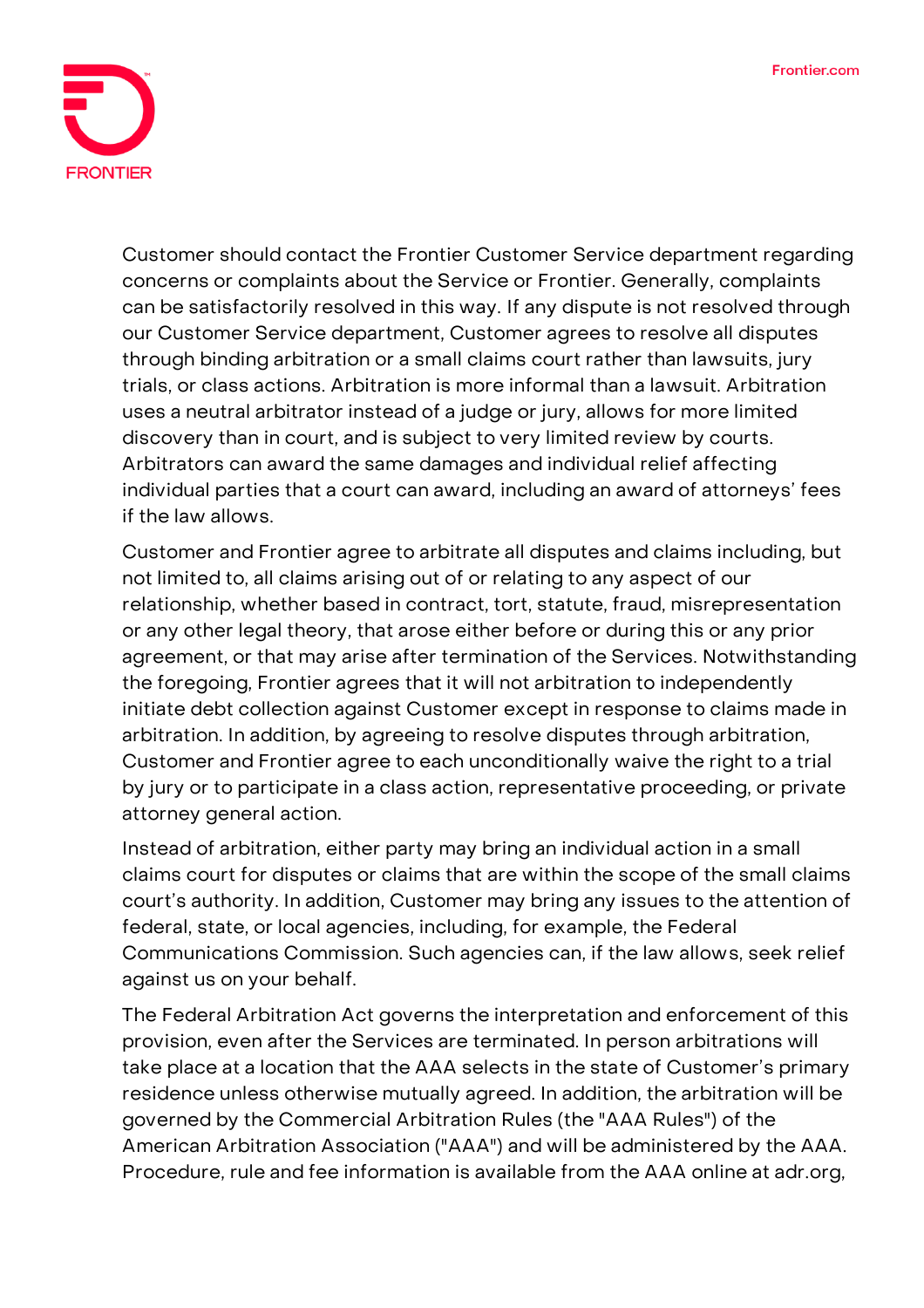

by calling the AAA at 1.800.778.7879, or by calling Frontier at: 1.877.462.7320, option 3.

The arbitrator is bound by these Terms and Conditions. All issues are for the arbitrator to decide, except that issues relating to the scope and enforceability of the arbitration provision are for the court to decide. If Customer's claim is for \$10,000 or less, Customer may choose whether the arbitration will be conducted solely on the basis of documents submitted to the arbitrator, through a telephonic hearing, or by an in person hearing as established by the AAA Rules. If Customer's claim exceeds \$10,000, the right to a hearing will be determined by the AAA Rules. Regardless of the manner in which the arbitration is conducted, the arbitrator shall issue a reasoned written decision sufficient to explain the essential findings and conclusions on which the award is based.

The payment of AAA filing, administration, and arbitrator fees will be governed by the AAA Rules, including situations in which the arbitrator finds that either Customer's claim or the relief sought is frivolous or brought for an improper purpose, as measured by the standards of Federal Rule of Civil Procedure 11(b).

Customer and Frontier agree to seek only such relief—whether in the form of damages, an injunction, or other non-monetary relief—as is necessary to resolve any individual injury that either Customer or Frontier has suffered or may suffer. In particular, if either Customer or Frontier seeks non-monetary relief, such relief must be individualized and may not affect individuals or entities other than Customer or Frontier. Customer and Frontier agree that each may bring claims against the other only in an individual capacity and not as a plaintiff or class member in any purported class, representative, or private attorney general proceeding. The arbitrator may not consolidate more than one person's claims, and may not otherwise preside over any form of a class, representative, or private attorney general proceeding. **If a court decides that applicable law precludes enforcement of any of this paragraph's limitations as to a particular claim for relief, then that claim (and only that claim) must be severed from the arbitration and may be brought in court.** Further, an arbitrator's award and any judgment confirming it shall apply only to that specific case and cannot be used in any other case except to enforce the award itself.